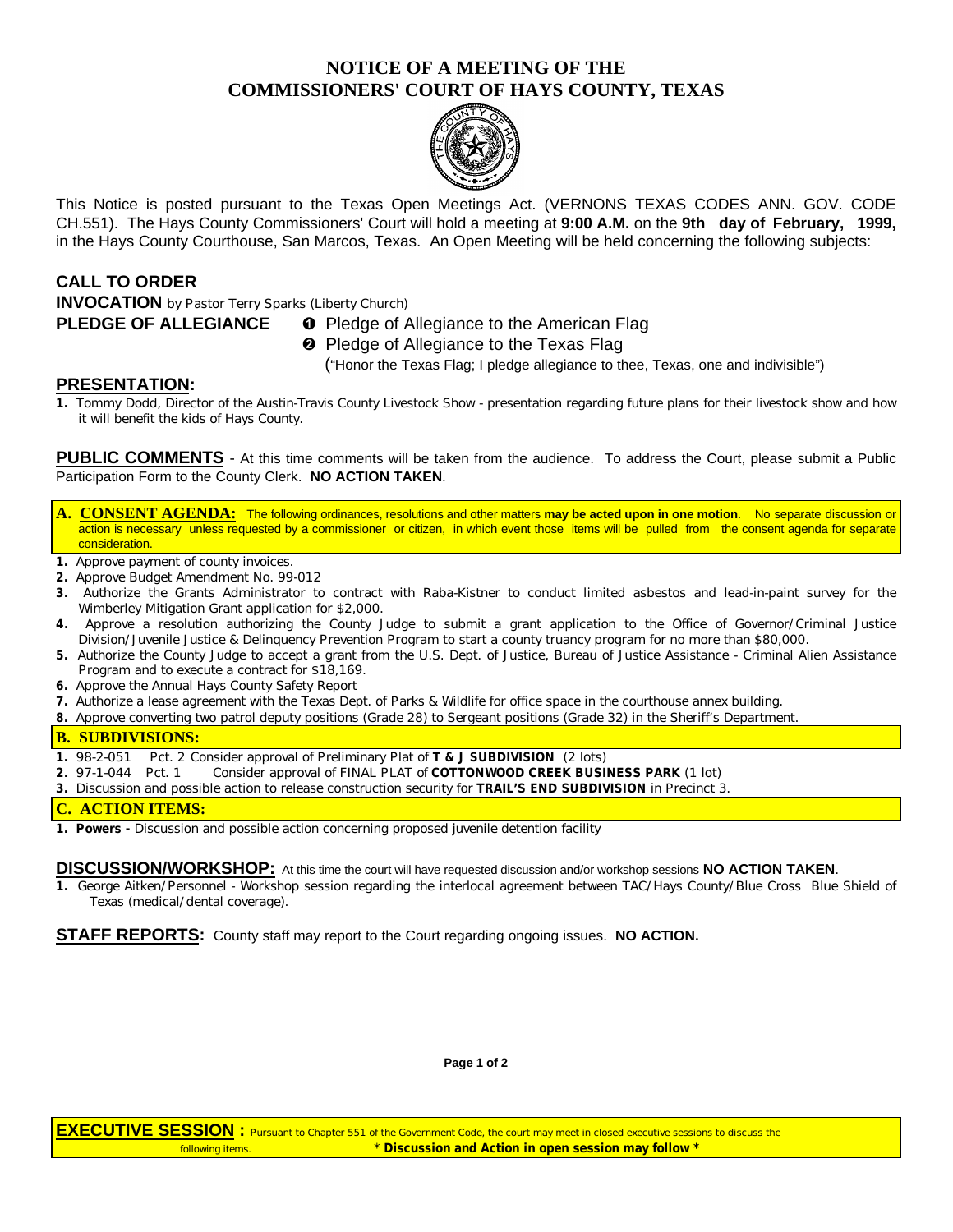- **1. Molenaar** -Executive Session regarding potential litigation (Lime Kiln & Hilliard Roads) pursuant to Section 551.071 of the Government Code
- **2. Powers**  Executive Session to discuss a potential litigation pursuant to Section 551.071 of the Government Code.

## **ADJOURNMENT**

Posted at 1:00 o'clock P.M. on the 4th day of February , 1999.

# **COMMISSIONERS' COURT H A Y S COUNTY, TEXAS**

### **\_\_\_\_\_\_\_\_\_\_\_\_\_\_\_\_\_\_\_\_\_\_\_\_\_ CLERK OF THE COURT**

**Persons with disabilities who plan to attend this meeting and who may need auxiliary aids of services such as interpreters for persons who are deaf or hearing impaired; readers; or large print are requested to contact the Hays County Judge's Office at (512) 393-2204 two (2) work days prior to the meeting so that appropriate arrangements can be made. Braille is not available.**

**Page 2 of 2**